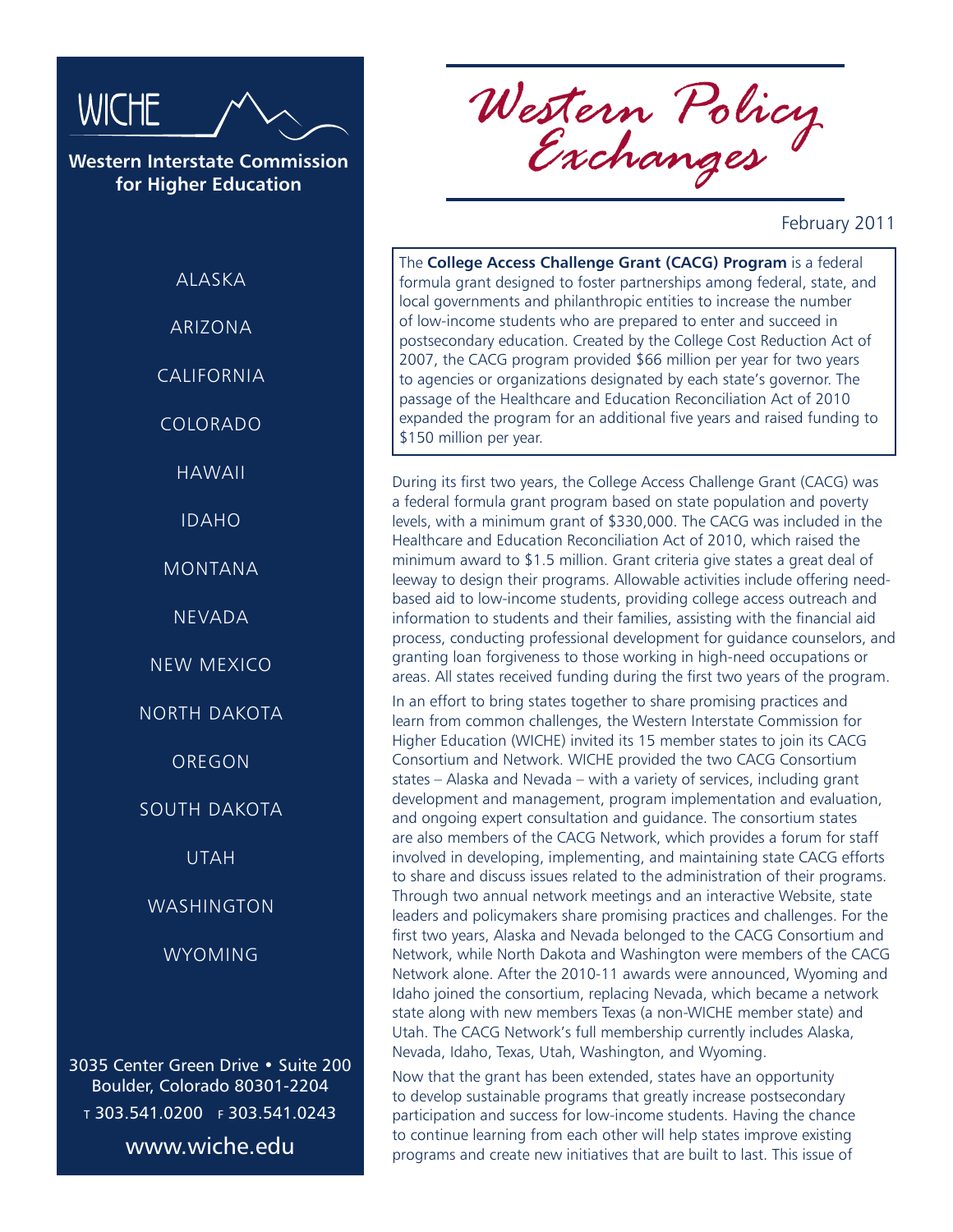*Western Policy Exchanges* highlights the ongoing accomplishments and challenges of state CACG projects and presents lessons learned across the four states that were part of the network in the second year: Alaska, Nevada, North Dakota, and Washington.

### **ALASKA**

Thanks in large part to the thoughtful planning, development, and implementation of its pilot phase, Alaska's CACG program continued to make significant progress in its second year of operation. After providing direct services to students at Robert Service High School in the Anchorage School District (ASD) for one full year, the Alaska College/Career Advising Corps expanded into another ASD location, Bartlett High School, and is poised over the next year to expand into other parts of the state, including suburban and rural locations. The steady growth of Alaska's CACG program continues to raise awareness of postsecondary options for lowincome and first-generation students and foster a college-going culture throughout the state.

### *Project Overview*

The goal of Alaska's CACG program is to increase the number of high school students who graduate from secondary school and enroll in and complete postsecondary education (with an emphasis on underserved populations), while developing strategies for long-term program sustainability. After a 2007 report from the Institute for Higher Education Policy recommended the establishment of a peer mentor program in the state as one strategy to increase college access, the Alaska Commission on Postsecondary Education (ACPE) piloted the College/Career Advising Corps in conjunction with state and national partners.<sup>1</sup> ACPE is uniquely positioned to coordinate CACG program efforts because of its mission: to promote and support higher education for all Alaskans. Over the past two years, CACG activities have gained statewide support from key partners, including the superintendent of the ASD, the University of Alaska Statewide System, the Alaska Department of Labor and Workforce Development, the Alaska Department of Education and Early Development, and the Alaska State Chamber of Commerce.

The state's CACG program design and implementation continues to be guided by Alaska's College Access Advisory Team, a workgroup of 15 key national and state partners – including key business, community, education, and government leaders – convened by ACPE. The College Access Advisory Team provides a comprehensive view of Alaska's college access

initiatives, facilitates dialogue on critical policy issues, and provides ongoing feedback to continuously improve program effectiveness.

Alaska developed its program, including the Alaska College/Career Advising Corps, based on a model devised by the National College Advising Corps (NCAC), a nationwide consortium of colleges and universities that works to increase the number of low-income, firstgeneration, and underrepresented students entering and completing higher education. The NCAC model trains recent college graduates in college access and success strategies and then places them alongside counseling and career resource staff in high schools with a high concentration of first-generation, lowincome, and minority students. During Alaska's project pilot phase in Anchorage, two college/career guides worked alongside guidance counselors and other high school staff to motivate, encourage, and assist low-income and first-generation students through the career exploration, college preparation, and college/ training application processes. As recent University of Alaska Anchorage graduates, college/career guides offer high school students their "near peer" perspective throughout the college preparation process.

In 2010 the Alaska College/Career Advising Corps officially became a member program of NCAC. Membership provides state project leaders with a network of dedicated college access practitioners across the country and allows college/career guides in Alaska to interact and share best practices with near-peer mentors from other states.

### *Outcomes*

Since March 2009 three recent University of Alaska graduates have provided services to over 2,400 students at Service and Bartlett high schools through activities including career exploration, postsecondary preparation, and providing resources and information on the full spectrum of college and training application processes. Data collected at the end of year one indicate that the program's near peer encouragement and engagement strategies have already had a significant impact on student attitudes and aspirations:

- $\triangleright$  A 4 percent increase in the number of students who plan on attending four or more years of postsecondary education.
- $\blacktriangleright$  A 13 percent increase in student pre-college activity such as taking college entrance exams or participating in college campus-based programs.
- $\triangleright$  A 6 percent decrease in students expressing a belief that college is not affordable.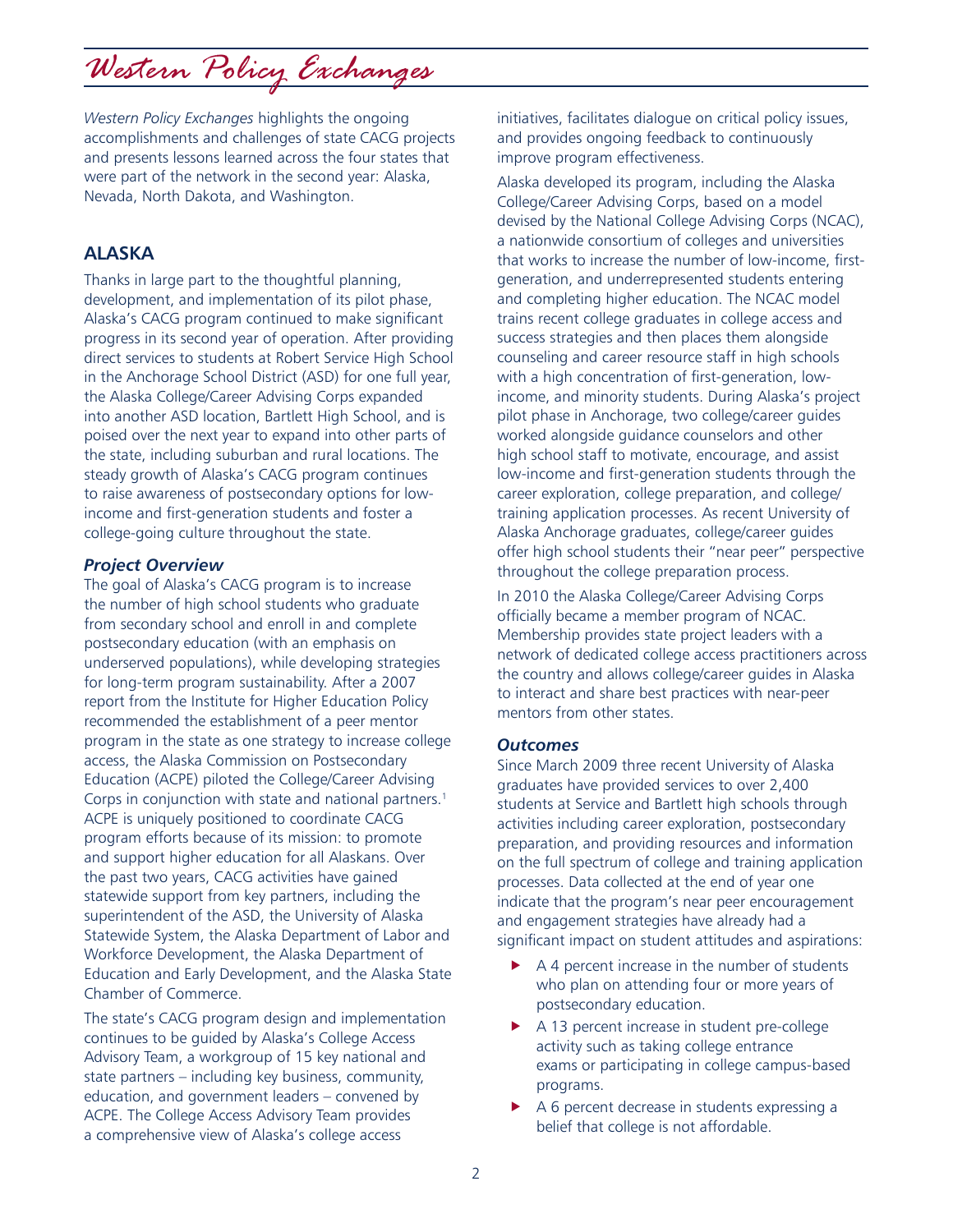With the Alaska College/Career Advising Corps established at two locations within the ASD, ACPE is ready to expand into other areas of the state, including rural communities, in order to develop statewide capacity for college access services, as well as long-term program sustainability. Through careful planning with project partners, ACPE has developed criteria for the selection of new peer mentor sites and for determining the levels of service available to interested schools or communities. For schools, the required characteristics include a predominantly low-income/first-generation student body, an established track record of K-12 and postsecondary collaboration, the support of district or school leadership, and the ability to provide technology and work space and to participate in data collection.

As the advising program enters its third full year of operation, a postsecondary completion component will be added to track students' postsecondary progress, identify key transition points, and build intervention strategies. Specifically, Alaska is in the process of creating a research and analysis unit within ACPE. This unit will craft critical policy questions, track student progress and collect program data, and facilitate the continued improvement of Alaska's educational pipeline through evidence-based interventions.

### *Challenges*

Even with early program success, Alaska continues to face significant challenges. At 28 percent, Alaska's current college-going rate is among the nation's lowest, and the state faces significant challenges in trying to increase access and success for low-income and first-generation students. Student pipeline data collected by the National Center for Education Statistics (NCES) show that only 6.6 percent of 9th graders in the state graduate from high school four years later and complete a bachelor's degree "on time" (within six years of enrollment), placing Alaska at the very bottom of the nation.2 NCES similarly reports in 2009 that only 18.5 percent of 18- to 24-year-olds in the state were enrolled in any form of postsecondary education – again, the worst record in the nation.<sup>3</sup>

The state must do a better job of moving its citizens through the education pipeline and into successful careers if Alaska is going to remain economically competitive in the coming years. By 2018, 63 percent of the jobs in Alaska will require some form of postsecondary education or training, according to Georgetown University's Center on Education and the Workforce. Furthermore, over the next 10 years, new jobs in Alaska requiring postsecondary education and training will grow by 12,000, while jobs for high school graduates and dropouts will grow by 6,000.4

The state's demographic, geographic, and cultural diversity presents further challenges and necessitates program flexibility and creativity to best serve students throughout the state. As the program expands into rural and native communities, one model will not fit all.

Alaska's CACG program has proven an effective strategy in addressing these challenges, while simultaneously creating a college-going culture. The program also has the potential to create a statewide practitioner network devoted to college access and success through sharing best practice methodologies of state and national partners and aligning state postsecondary goals and priorities.

### **NEVADA**

After an intense year of project planning, Nevada's CACG program accomplished a great deal and met several goals during its second year of operation. In addition to launching a comprehensive college access marketing campaign aimed at students and their parents, Nevada's program reached hundreds of lowincome and first-generation students across the state through classroom visits, speaking engagements, and college fairs. Now that the "GoToCollegeNevada.org" campaign is fully operational, the state is focusing on improving student outcomes and raising awareness regarding the value of a college education for everyone throughout the state.

### *Project Overview*

In an effort to increase college awareness and participation in the state, the Nevada P-16 Advisory Council partnered with the Nevada System of Higher Education (NSHE) and WICHE to expand and further implement NSHE's "Go To College" program. The centerpiece of Nevada's CACG plan included a public information campaign designed to foster a collegegoing culture in the state, while at the same time communicating college and workforce readiness expectations in both English and Spanish. Target audiences for the campaign were students in the third, sixth, and eighth grades in low-income schools and high school students either applying for college or preparing to enter the workforce. The campaign's core message is that college is a necessary and attainable goal for all students.

With the information campaign firmly established and NSHE taking over for the P-16 Council as the sole agency responsible for overseeing the grant, Nevada will use new program resources to expand activities related to increasing college preparation and participation, including piloting accelerated associate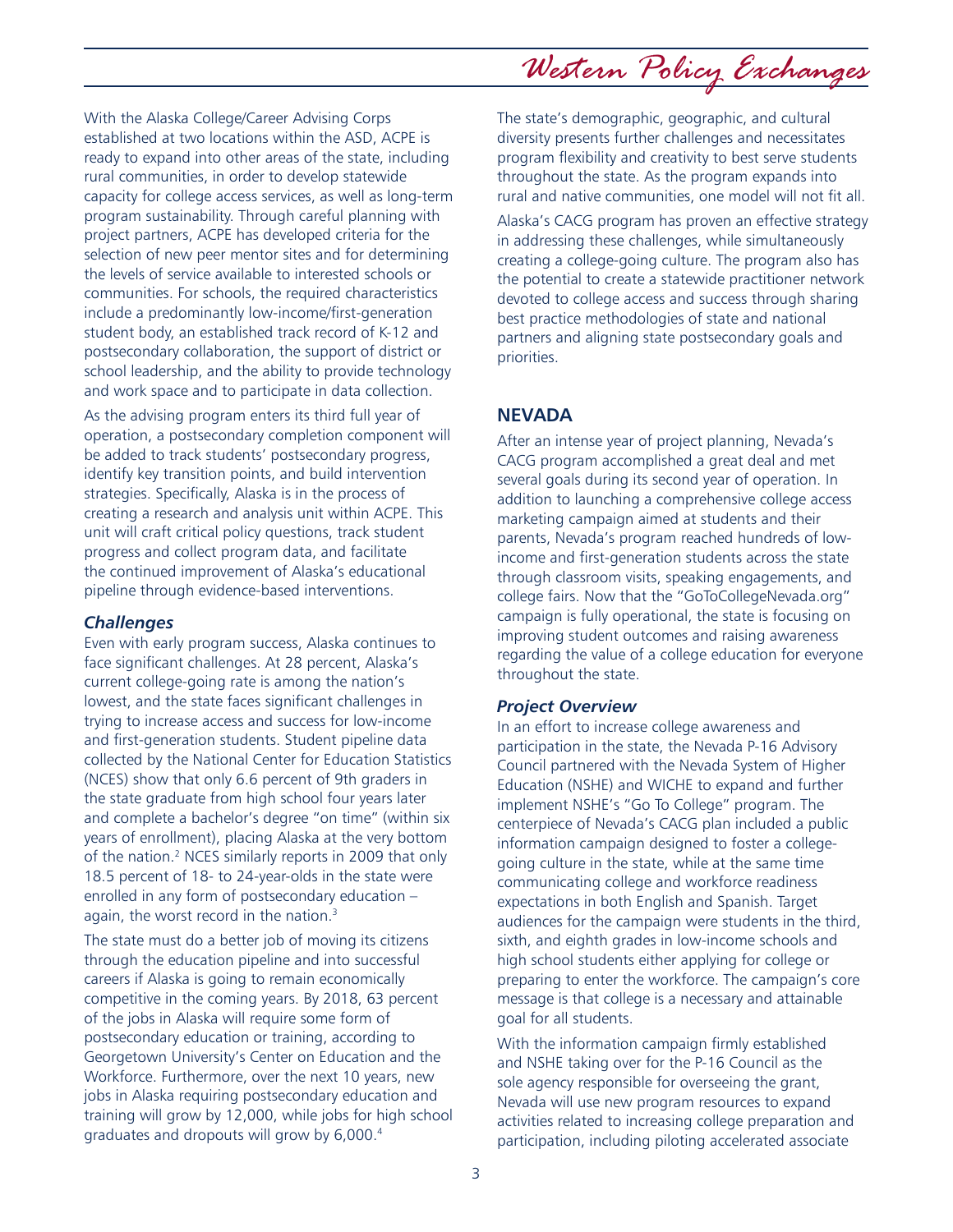degree programs and providing subgrants to fund projects that provide college and career-planning activities to high school students.

### *Outcomes*

While Nevada's primary accomplishment during year one of the grant was the planning and coordination of its CACG activities, during the second year, the program has made tremendous strides in reaching out to students, families, counselors, and teachers through the creation of a campaign website; increased distribution of informational brochures and other materials designed to raise college awareness; and the airing of television spots promoting the program and the site. NSHE and WICHE staff also met with counseling staff from across the state and attended numerous events related to college access and participation. There was a concerted effort during the second year of the grant to brand Nevada's CACG program, with the goal of creating long-term sustainability. The numerous contacts made throughout the state because of Nevada's CACG activities are expected to help build capacity as the program moves forward.

The focal point of Nevada's campaign is the GoToCollegeNevada.org website, which features a wealth of information regarding college access, including required courses, financial aid deadlines, college contact information, career options, and what parents can do to get involved. The website also hosts a contest, which asks students to "pledge" to go to college for the chance to win a laptop computer. At the end of the fall semester in 2009, 335 students had submitted pledge forms and two won laptops. NSHE also created a GoToCollegeNevada.org Facebook page and maintained weekly updates for over 450 fans. Recent viral marketing efforts include GoToCollegeNevada "tweets".

In addition to the website activities, Nevada's program launched two television spots, aimed at low-income students and their families and airing on targeted local and cable channels in Clark, Elko, and Washoe Counties. NSHE also developed a new informational brochure, which was widely distributed throughout the state. The second phase of the media campaign commenced with the creation of a Spanish-language website, television spots, and brochures.

NSHE and WICHE completed nine school district counselor workshops throughout the state and presented the GoToCollegeNevada.org campaign to 624 counselors statewide. Evaluations show that 79 percent of participants thought the workshops provided useful information, and 81 percent thought

the campaign content was useful. NSHE also presented and provided materials to 35 schools throughout the state, exposing over 3,000 parents, students, and school staff to the GoToCollegeNevada.org message. The presentations, in both English and Spanish, consisted of classroom speaking engagements and appearances at community resource fairs, career days, English Language Learner assemblies, parent meetings, and an elementary school college week.

Nevada's media campaign provides a foundation that has allowed the state to widen the focus of its CACG program. In addition to enhancing the website to include more career information and options and running public service announcements aimed at helping students and families plan and save for college, NSHE will provide subgrants to fund projects that increase awareness about the value of a college education and support career planning activities for high school students. Nevada will also use new CACG resources to pilot additional accelerated associate degree programs across the state or expand existing ones, in an effort to shorten the amount of time it takes students to enroll in a baccalaureate program or enter the workforce.

#### *Challenges*

Despite the momentum built by Nevada's program during the second year of the grant, the state continues to face challenges in raising the level of college awareness and participation. Many state residents still lack basic knowledge about the college preparation process and the different types of support available to students and their families. As Nevada expands the scope of its CACG program to include a greater focus on not just college awareness but also on enrollment and completion, project leaders face significant obstacles. In 2018, 54 percent of Nevada's jobs will require some form of postsecondary education, which is nine percentage points below the national average.<sup>5</sup> According to *Postsecondary Education Opportunity*, Nevada ranks last in the nation in the number of firsttime freshmen enrolled in any U.S. college compared to the number of ninth graders four years earlier.<sup>6</sup> Just 28 percent of Nevadan's hold a degree or credential of value.7

Increasing opportunities for college graduates across the state will be as important as increasing college participation in the coming years. Nevada's CACG program is providing the necessary information to students and parents regarding college access. The next round of funding will allow the state to foster greater student success.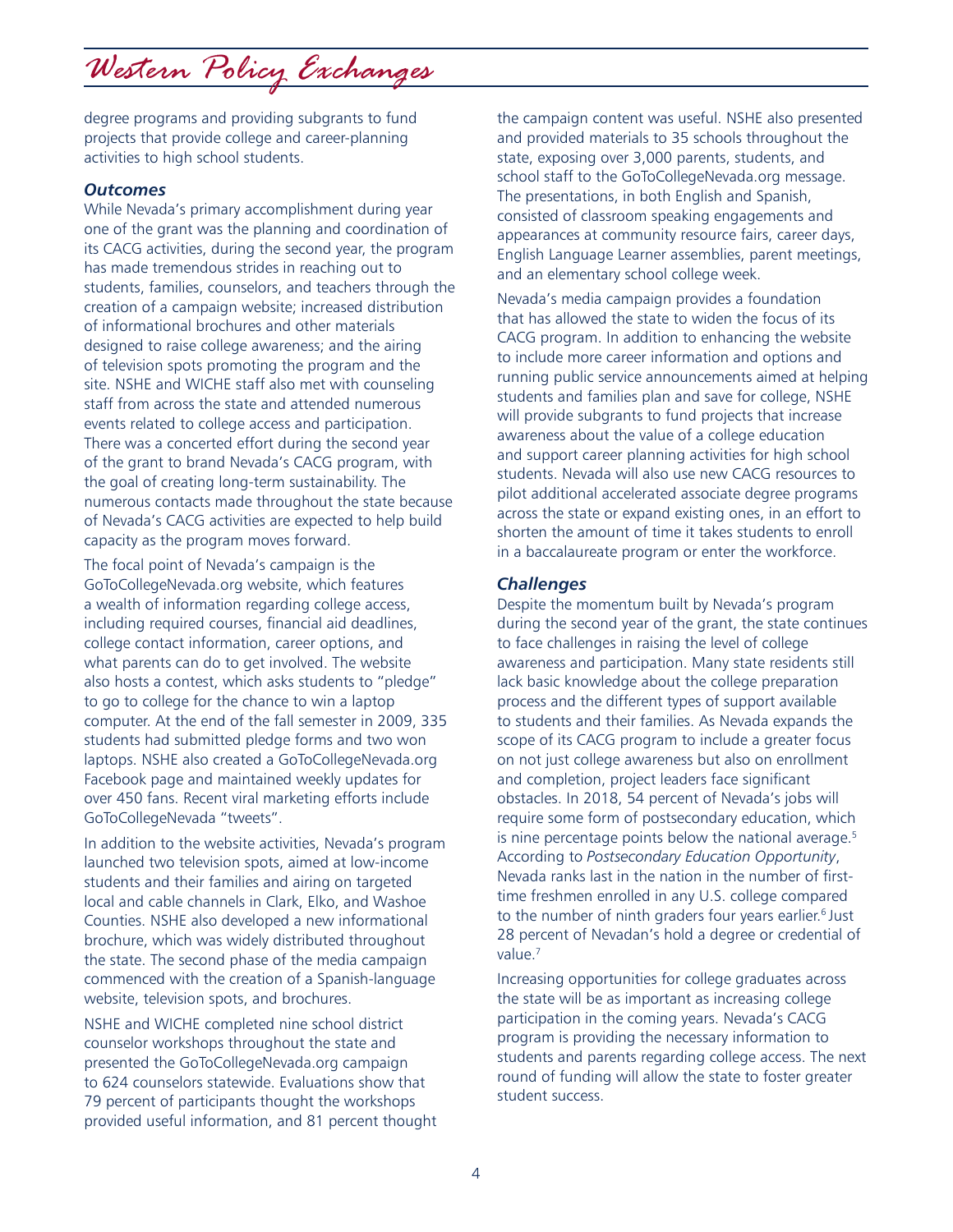**NORTH DAKOTA**

North Dakota continually ranks near the top among the states on many education measures, particularly on important college access outcomes such as high school completion and college-going rates. In 2008 the state was seventh in the nation in public high school graduation rates (81.9 percent) and fifth in the percentage of 19-year-olds enrolled in college compared to the number of ninth graders four years earlier.<sup>8</sup> The state's positive outcomes tend to mask underperformance by some groups, particularly tribal students. Additionally, the state faces a significant long-term demographic challenge, as the population of traditional-aged students that feeds the educational pipeline is projected to decline in future years, meaning that the state will have to improve performance just to maintain the current number of degree-holders.<sup>9</sup>

This challenging demography underscores the importance of the state's efforts to improve its already impressive educational outcomes and develop a coordinated statewide plan to promote college access.

### *Project Overview*

The North Dakota University System (NDUS) continued to manage the state's CACG program during the 2009- 10 grant cycle. In general the project team continued its efforts from the previous year and implemented several different components of a major outreach effort to create a college-going culture. This effort included a specific focus on tribal students, who score significantly lower than other students on most educational outcomes.

In a significant change, the governor's office shifted responsibility for administering the grant from the NDUS to the Bank of North Dakota (a state-owned bank that is part of the state government) for the 2010- 11 grant. The Bank of North Dakota had functioned as a partner of NDUS during the first two years of the grant and also provided matching funds that helped the state purchase software to launch its college access website. Although NDUS has significant funds that will carry over from the second year of the grant, the bank began its initiatives under the expanded program in 2010.

The project has focused its efforts on three main areas: building a website to provide college-going information to high school, middle school, and elementary school students (www.nd-can.com); creating a statewide college access network to guide development of college access policy and programs; and providing direct outreach to low-income and underrepresented students to develop a college-going culture among them.

## *Western Policy Exchanges*

#### *Outcomes*

During the second year of its CACG program, the North Dakota team continued to build on the efforts from the previous year. Like many other states, North Dakota spent a large portion of the first year of its CACG program in a planning process to define grant activities and initiatives in greater detail. This made the 2009-10 grant year the first full year of project implementation.

With its strong partnership with the Bank of North Dakota, the project team launched a statewide college access website during the first year of the grant. The project team worked to improve the site during 2009- 10 and updated many of the features to include more information for prospective students. Additionally, North Dakota launched a website specifically aimed at prospective tribal students, who have much lower college-going rates. This website includes a chat service that allows students to have real-time conversations with an advisor about the process of attending college.

The state also developed a communications campaign focusing on college access. In one innovative approach the state worked with a communications firm to develop short videos promoting college access for distribution in areas of the state with low college-going rates, particularly in tribal regions. The project aired the videos during public service television programs that are shown at hospitals in the tribal regions under the assumption that this could target whole families. Students also see them at their high schools during video announcements, on Channel One (the teen news network), and elsewhere.

At the completion of the first year of the program, the project team had begun to develop a statewide college access network made up of stakeholders and service providers focusing on college access. With many different organizations, agencies, and institutions involved in offering different types of college access programs, the state hoped that building a coordinated statewide network would help streamline services and disseminate ideas and practices that were proving effective. Currently, the network has significant participation from multiple state government agencies, as well as from public and tribal postsecondary institutions.

The project also contributed to the state's College Goal Sunday campaign, a program that brings together financial aid professionals from postsecondary institutions, along with other volunteers, to help college-bound students and their families complete the Free Application for Federal Student Aid (FAFSA). College Goal Sunday is designed to raise awareness among low-income students of college opportunities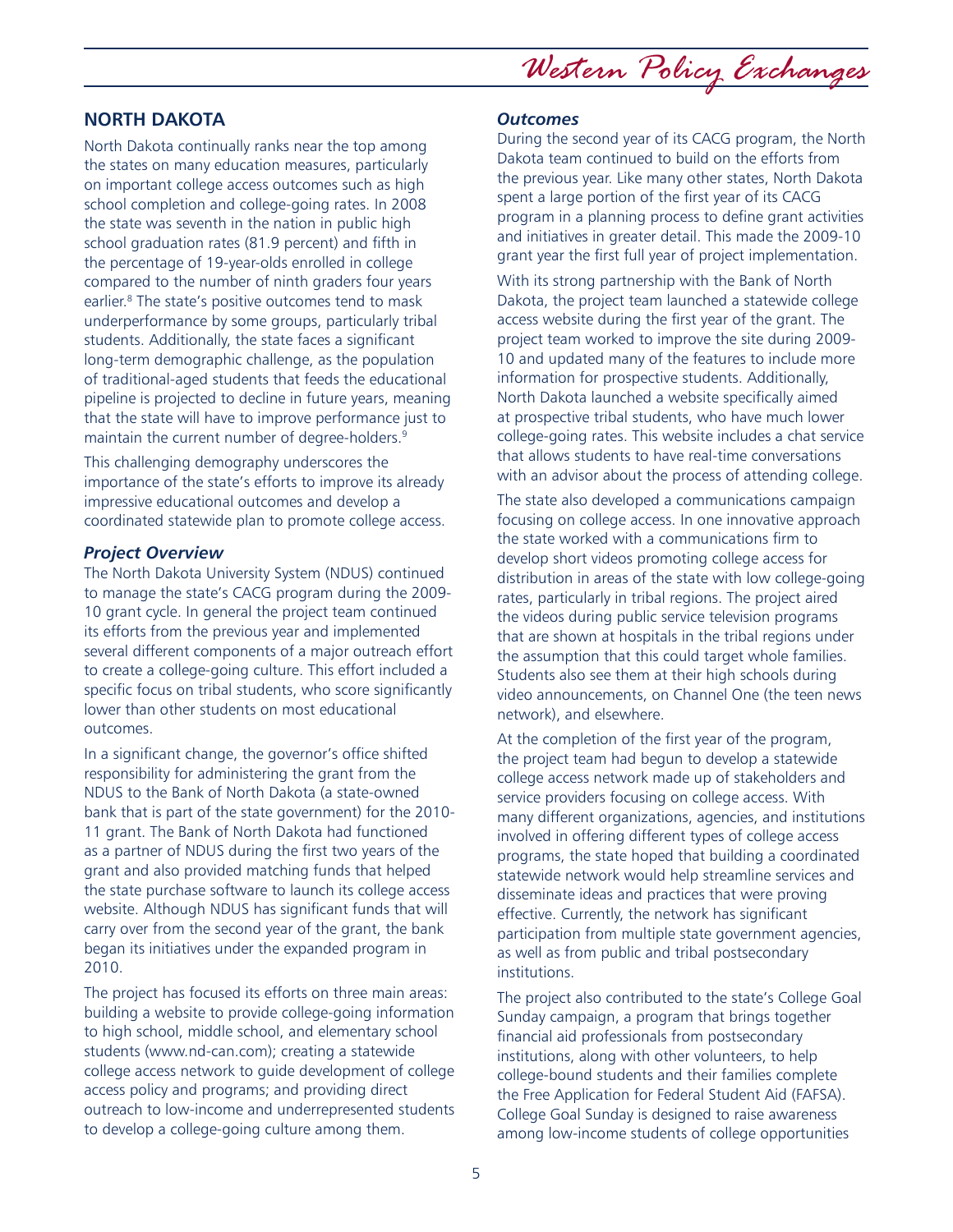and the availability of financial aid; provide college preparation tools for low-income high school students; and create a state college access network that would look to improve access to postsecondary education.

North Dakota also built on its efforts from the 2008-09 grant cycle and organized a statewide college access conference aimed at high school students, parents, guidance counselors, and school administrators. The conference, titled "College Within Your Reach," targeted low-income and underrepresented students. The project team adjusted this conference based on feedback from a similar event the previous year by scheduling it at a time when more students could attend.

The team also hosted a conference for parents, students, school administrators, and others to help build a college-going culture. It featured an inspirational address by a nationally-known motivational speaker designed to push students to enroll in college and earn a degree.

### *Challenges*

The transferring of project management from NDUS to the Bank of North Dakota may create some challenges for the project, as the new project team will look to reevaluate the direction of the grant and identify new initiatives that may be possible with the increased grant funds. The fact that the bank was a major partner in the first phase of the North Dakota project should ease the transition for the new project team. The state's college access network also continues to develop, but it does not yet have a major role in helping develop and implement state policy. As it becomes a stronger body with broader representation, its membership will likely be able to help develop a cohesive statewide plan for college access and assist the CACG program with implementing the necessary activities to meet the state's long-term needs and objectives.

### **WASHINGTON**

Washington has used its CACG funds to support outreach efforts to increase sign-up rates for its College Bound Scholarship, which guarantees college tuition scholarships for low-income students, provided they meet minimum academic standards and do not commit any crimes. Students must sign up for the program in seventh or eighth grade, make a pledge to graduate from high school, demonstrate good citizenship, and enroll in a postsecondary institution. In return, the state promises to pay for tuition and fees at public institution rates and provide money for books.

Washington issued four subgrants to organizations in the state with proven track records in promoting college access, enabling them to carry out grant activities. In the two years since the initial grants, participation rates in the College Bound Scholarship program have increased significantly. Because the scholarship program targets seventh and eighth graders – still years away from college – it is not yet possible to measure its impact on college attendance by low-income students. However, the state expects the outreach effort and scholarship program to pay off in the coming years, as the initial cohorts of participants reach the college-going age. Like North Dakota, Washington also worked to increase the number of students participating in College Goal Sunday.

### *Project Overview*

Washington's Higher Education Coordinating Board (HECB) managed the state's CACG program for the 2009-10 grant cycle, as it had in the past. In addition to specifically promoting the College Bound Scholarship, the project sought to increase awareness of financial aid opportunities and provide college preparation activities.

Thanks to extensive preplanning before the grant began in 2008 and a decision to build on existing programs rather than start an entirely new one, Washington launched its CACG effort relatively quickly, compared to many other states. The preplanning meant that the state was able to carry out a full slate of activities in its first year and then build on those activities in the second year, while incorporating lessons.

In 2008 the project funded four subgrants to existing college access organizations for two years. Each of these subprojects included components to increase participation in the College Bound Scholarship program, in addition to numerous other activities. The state viewed these subgrants as a way to test and evaluate different approaches to promoting college access.

One subgrant was based on a model promoted by the Gaining Early Awareness and Readiness for Undergraduate Participation (GEAR UP) initiative: it provided academic counseling focused on ensuring that students are prepared for the transition to postsecondary education. The counseling services focused on both middle school and high school students. A second subgrant followed a model based on the federal TRIO programs and worked with students to emphasize the link between college majors and careers. This subgrant also supported college visits for potential students. A third subgrant focused on boosting the number of sixth graders enrolled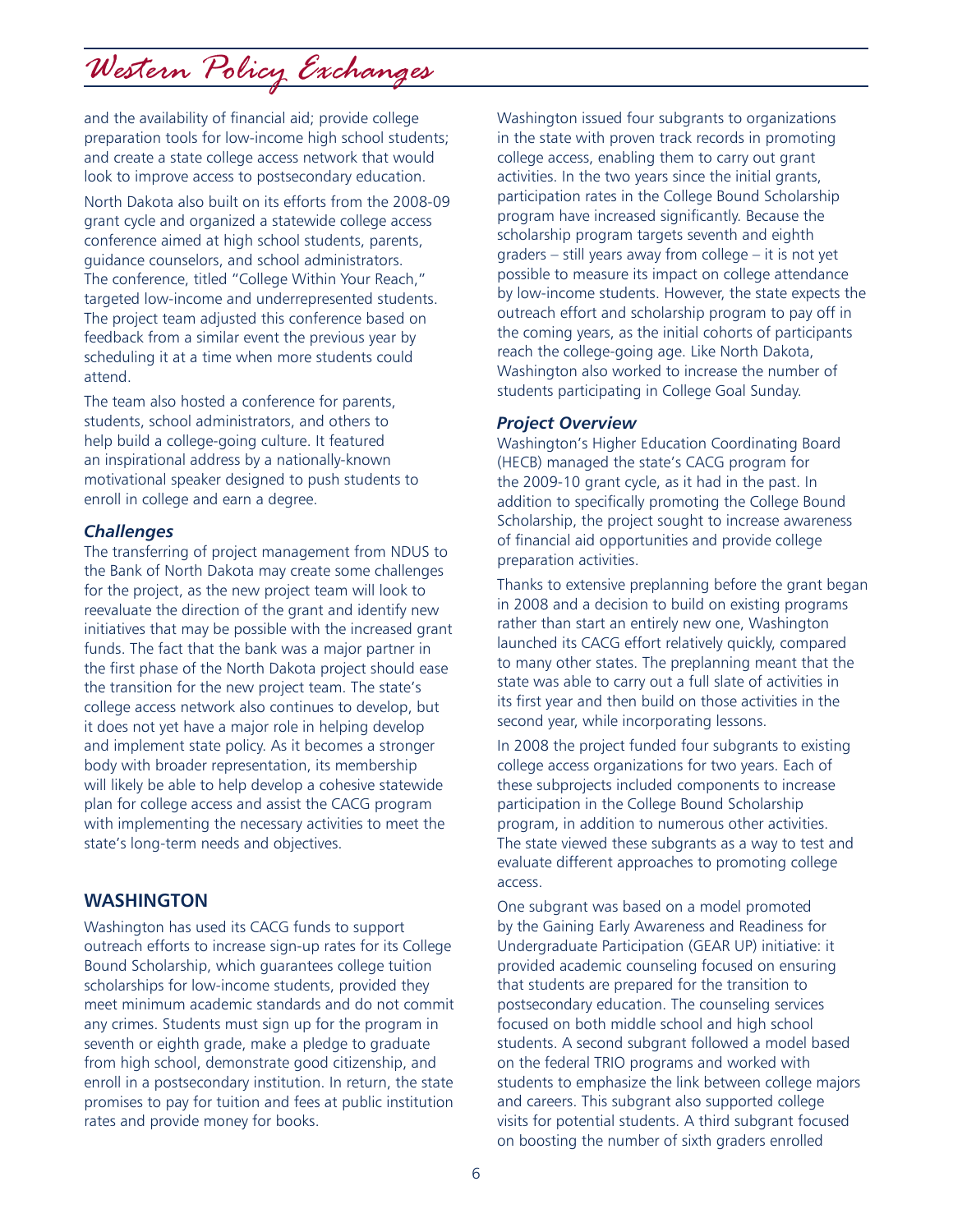*Western Policy Exchanges*

in a college awareness curriculum and increasing the number of locations participating in College Goal Sunday. The last subgrant helped to develop a statewide and regional college access network, in addition to focusing on boosting enrollment in the scholarship program.

### *Outcomes*

Through the CACG subgrants and other project activities, Washington:

- $\blacktriangleright$  Tripled the number of College Goal Sunday sites to reach more students.
- $\blacktriangleright$  Provided College Bound Scholarship counselors in all nine state educational service districts.
- Conducted a statewide media campaign to promote the College Bound Scholarship.
- $\blacktriangleright$  Signed up 46,300 students for the College Bound Scholarship program (as of April 2010).

Through the subgrant process, Washington is evaluating different approaches for serving low-income students. The project is working closely with school districts that demonstrated promising results in signing students up for the scholarship program, in order to define the most effective strategies and disseminate them.

Although the project's short time frame – just two years, to date – makes it difficult to draw firm conclusions, the initial results suggest that an approach based on the GEAR UP model may be a particularly successful strategy. The effort has signed up 100 percent of eligible students for the College Bound Scholarship in the three middle schools in the Wenatchee School District. The program has placed college access staff in schools and used both traditional communications and new media to promote the program among students.

With the original federal CACG program scheduled to expire after just two years of funding, Washington emphasized the need for schools and school districts to assimilate many of the activities into their own service offerings, as a means of sustaining the state's efforts. In partnering with schools and districts, subgrantees tried to jump-start awareness programs focusing on the scholarship program and then pushed schools to incorporate these efforts and practices into their regular school activities for the future. Although the CACG program has been extended for five additional years, this emphasis on sustainability and the practice of using the CACG funds as a means to jump-start programs in middle and high schools will help ensure the long-term success of the program.

### *Challenges*

The current economic landscape has made it difficult for the Washington CACG program to begin work on a planned college access web portal. Although project leaders had hoped they would begin extensive work on the web portal during the 2009-10 grant cycle, that work has not yet commenced, due to state restrictions stemming from budget constraints and the recession.

### **LESSONS LEARNED**

The CACG program changed significantly when it was expanded and extended rather than ending in 2010, as it was originally scheduled to do. In general, most state programs initially focused on how best to use what was thought to be a short-term influx of funds without creating longer-term programs that would require state funding after the federal program ended. The five-year expansion includes a significant increase in funding, especially for smaller Western states, which now will see their grants increase more than fourfold annually.

The CACG expansion has changed the mindset and approaches of project managers, policymakers, state leaders, and even governors, many of whom now see the program as a way to build significant college access efforts that will result in lasting improvements in student outcomes. With this shift, the lessons and promising practices discovered during the first two years of the program can help guide further improvements in state efforts. These lessons include:

#### • **Subgrants can be an effective way for agencies to utilize funds**.

Many state agencies, especially those in smaller states, may have difficulty in overseeing, managing, and fully implementing a large-scale college access program. As the Washington program shows, reliance on proven and effective subgrant partners can be an efficient way to carry out programs in situations where the implementing agency lacks staff resources to undertake the activities. As programs grow with the increased funding, Nevada and Utah have started a process to issue subgrants, and other states are considering similar approaches. States must undertake effective oversight of these subgrantees and make a concerted effort to evaluate their work and disseminate proven ideas and methods.

### • **Data are now even more crucial for evaluating program success**.

With the somewhat rushed and here-today-gonetomorrow atmosphere surrounding the first iteration of the CACG program, few states enacted plans for